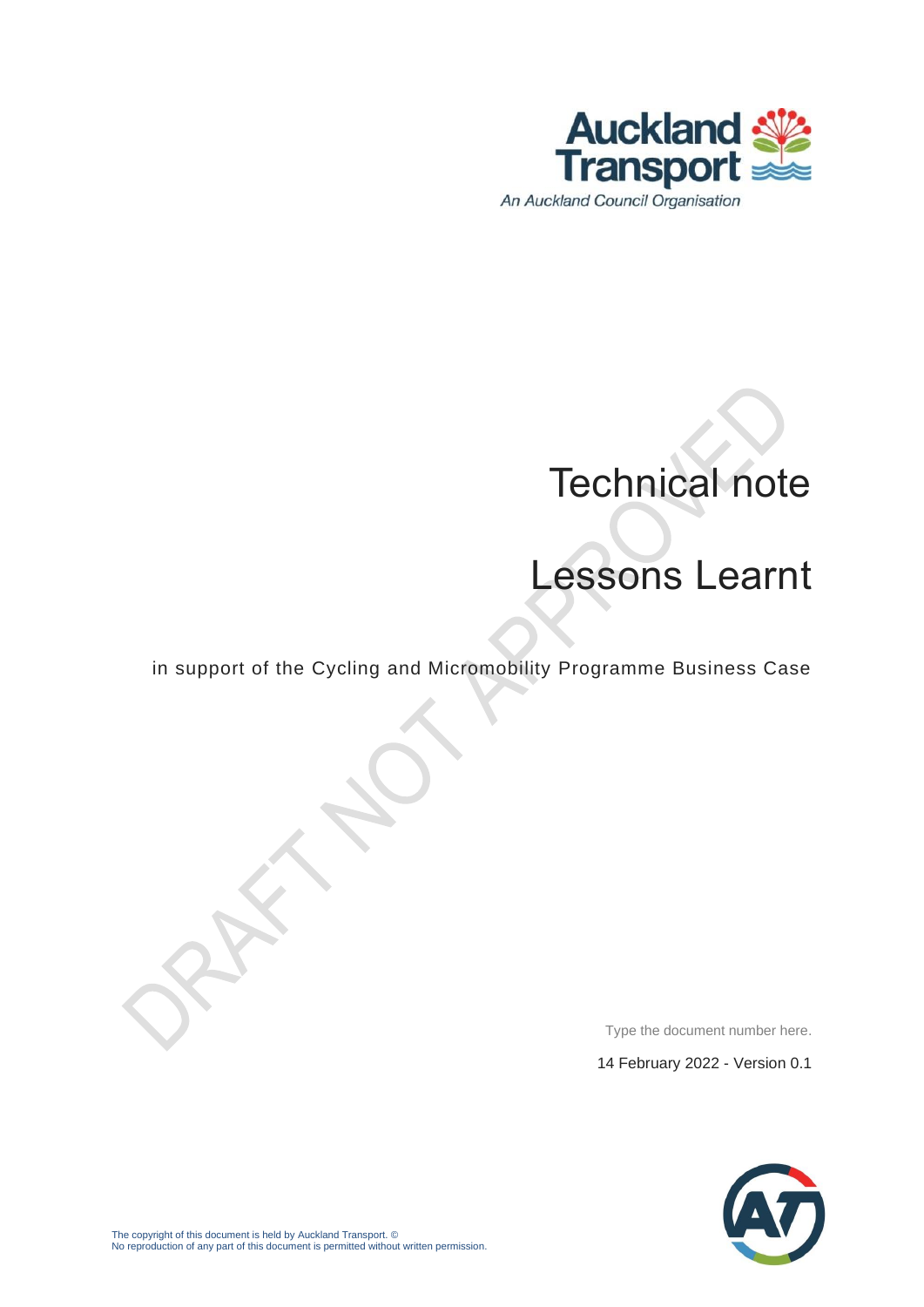

#### **Contents**

| <b>DOCUMENT NAME</b> | Lessons Learnt - Technical note – Cycling and Micromobility Programme Business<br>Case[Project Name] | <b>VERSION</b>  | Version 0.1 |      |
|----------------------|------------------------------------------------------------------------------------------------------|-----------------|-------------|------|
| DOCUMENT No.         |                                                                                                      |                 |             |      |
| PREPARED BY          |                                                                                                      | <b>DATED</b>    | 13 May 2021 |      |
| FILE NAME/LOC        |                                                                                                      | <b>FILE REF</b> | 30.0        |      |
|                      |                                                                                                      |                 |             | Page |

 $\mathcal{L}_{\mathcal{A}}$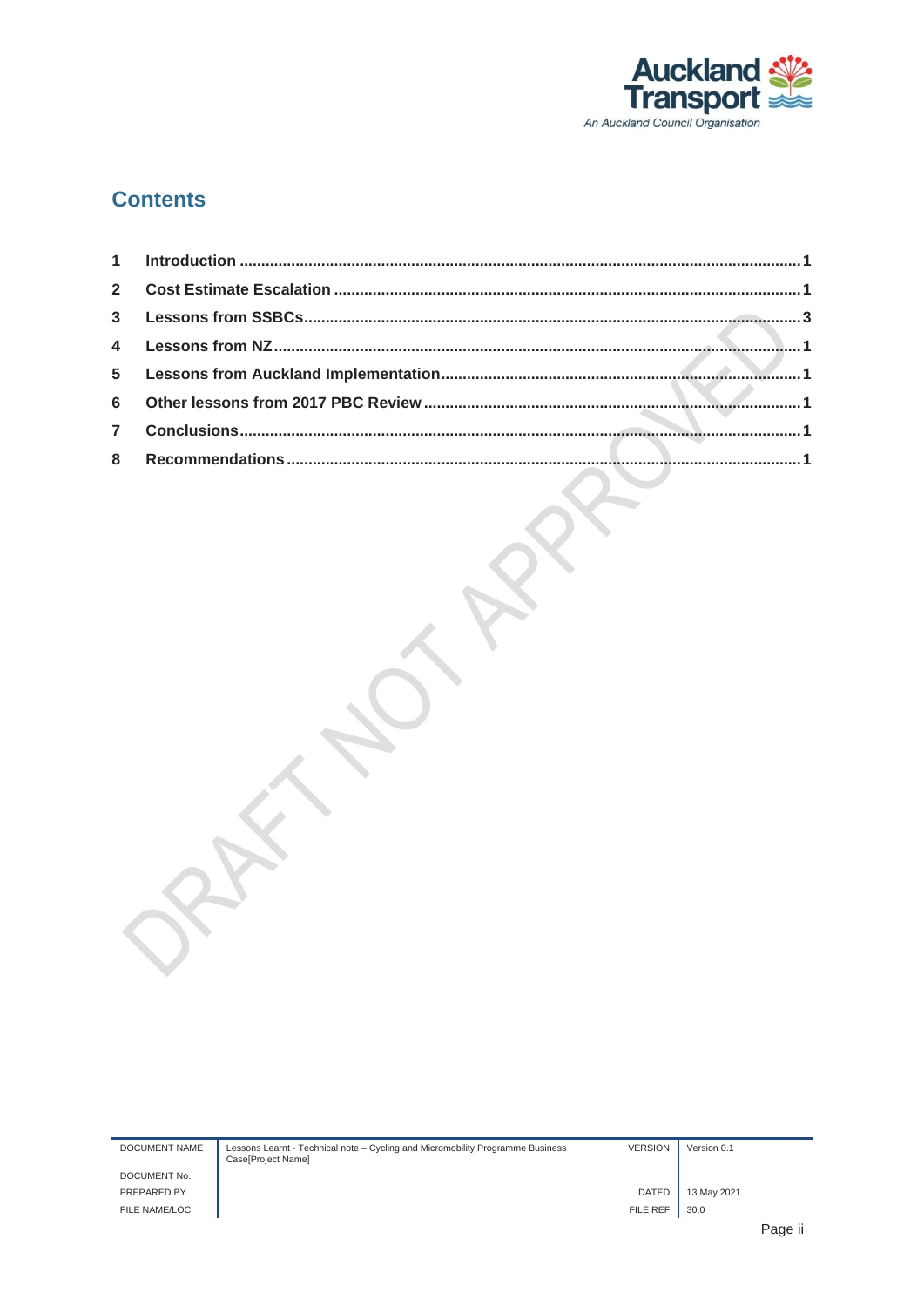

### <span id="page-2-0"></span>**1 Introduction**

This technical note summarises the lessons learnt from delivering the 2017 Auckland Cycling PBC and builds on the initial assessment of lessons learnt undertaken in April 2021<sup>1</sup> . The lessons learnt discussed in this technical note include:

- cost escalations,
- development of SSBCs,
- implementation of cycling infrastructure, and
- comparison against delivery of cycling infrastructure in other parts of New Zealand.

This lesson learnt review has been undertaken to help inform the Auckland Cycling and Micromobility PBC (CAM-PBC) refresh.

<sup>1</sup> Memorandum titled "*Cycling Infrastructure Delivery – Lessons Learnt*" and dated 21 April 2021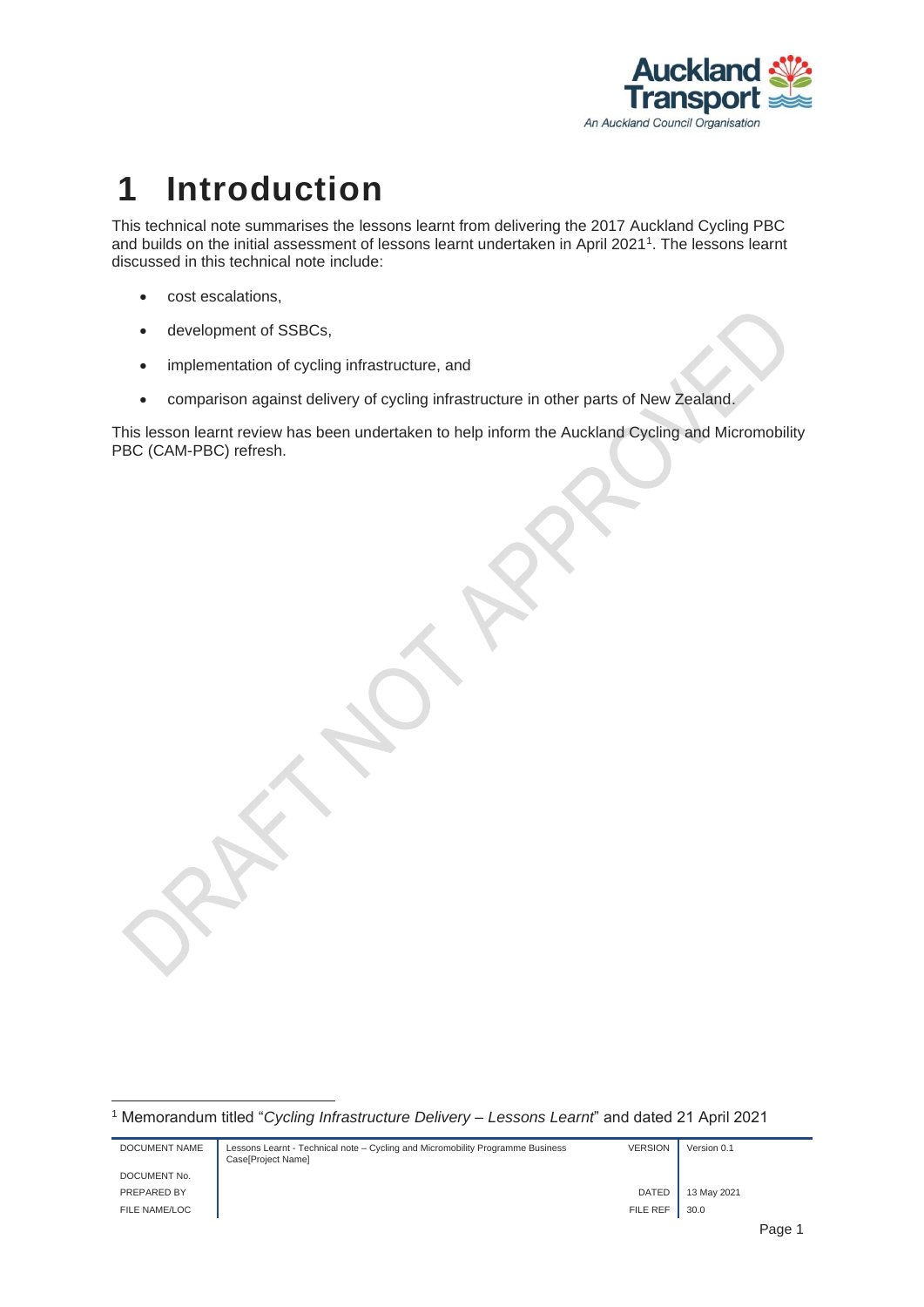

# <span id="page-3-0"></span>**2 Cost Estimate Escalation**

Since 2017, the cost to deliver cycling infrastructure has gone from approximately \$3 million per km to \$8-11 million per km (excluding major streetscape improvements such as Karangahape Road). The key reasons for this cost increase include:

- The costs of construction and professional services have increased well above inflation in Auckland, particularly for large scale engineering projects. This has been experienced across New Zealand, with the Wellington and Christchurch urban cycleway programmes also increasing significantly in cost.
- Concern from local community groups regarding projects that reallocate street space in order to deliver safe and connected cycling infrastructure has, in many instances, been partially responsible for driving project scope creep to incorporate place-making, street beautification, planting, retention of on-street carparking etc. All of which significantly increase the costs of a project.
- Reluctance to reallocate road space for cycling internally within AT because of competing modal priorities. For example, there is often an assumption that parking can be reallocated as cycle lanes, but parking lanes often have multiple uses throughout the day with some being used as bus lanes in peak periods or being required for loading, so reallocating that space means removing the parking but also bus priority and loading. AT's Network Optimisation team is exploring ways to better utilise the road space available, such as dynamic lanes.
- Complementary utility and safety upgrades can also significantly widen the scope (and increase the cost) of cycling projects. It often makes sense to co-ordinate the delivery of, for example, street lighting and stormwater upgrades, bus stop upgrades and pedestrian crossings etc at the same time as cycling infrastructure is delivered. However, where these upgrades are funded from the cycling budget, it significantly reduces the funding available for the delivery of cycling infrastructure either within the specific project in question or across the programme as a whole. If a project is going through a town centre, approximately two thirds of the total infrastructure cost is apportioned to non-cycling infrastructure improvements such as utility upgrades and town centre beautification.
- Strategic changes within AT related to the provision of cycle infrastructure for All Ages and Abilities and adoption of Vision Zero, which have resulted in significant changes to the scope and design of cycle infrastructure. Original project budgets have therefore been too conservative for the new scopes and designs. Through the CAM-PBC, AT will need to retest whether the All Ages and Abilities level of infrastructure (Quality of Service 1 or 2 in the Transport Design Manual) is still the most appropriate method of attracting the 'interested but concerned' target market or whether a reduced quality of service would still attract this group. This would help to inform the quality-of-service requirements for cycle infrastructure delivery.
- Most scheme designs of the current cycle infrastructure projects have not had enough detail and did not address key issues such as 3D design, tree clearance, sub-surface challenges (e.g. services, concrete slabs under the road surface). In detailed design, these problems have emerged, with cost increases and time delays as a consequence.

| DOCUMENT NAME | Lessons Learnt - Technical note – Cycling and Micromobility Programme Business<br>Case[Project Name] | <b>VERSION</b> | Version 0.1 |  |
|---------------|------------------------------------------------------------------------------------------------------|----------------|-------------|--|
| DOCUMENT No.  |                                                                                                      |                |             |  |
| PREPARED BY   |                                                                                                      | <b>DATED</b>   | 13 May 2021 |  |
| FILE NAME/LOC |                                                                                                      | FILE REF       | 30.0        |  |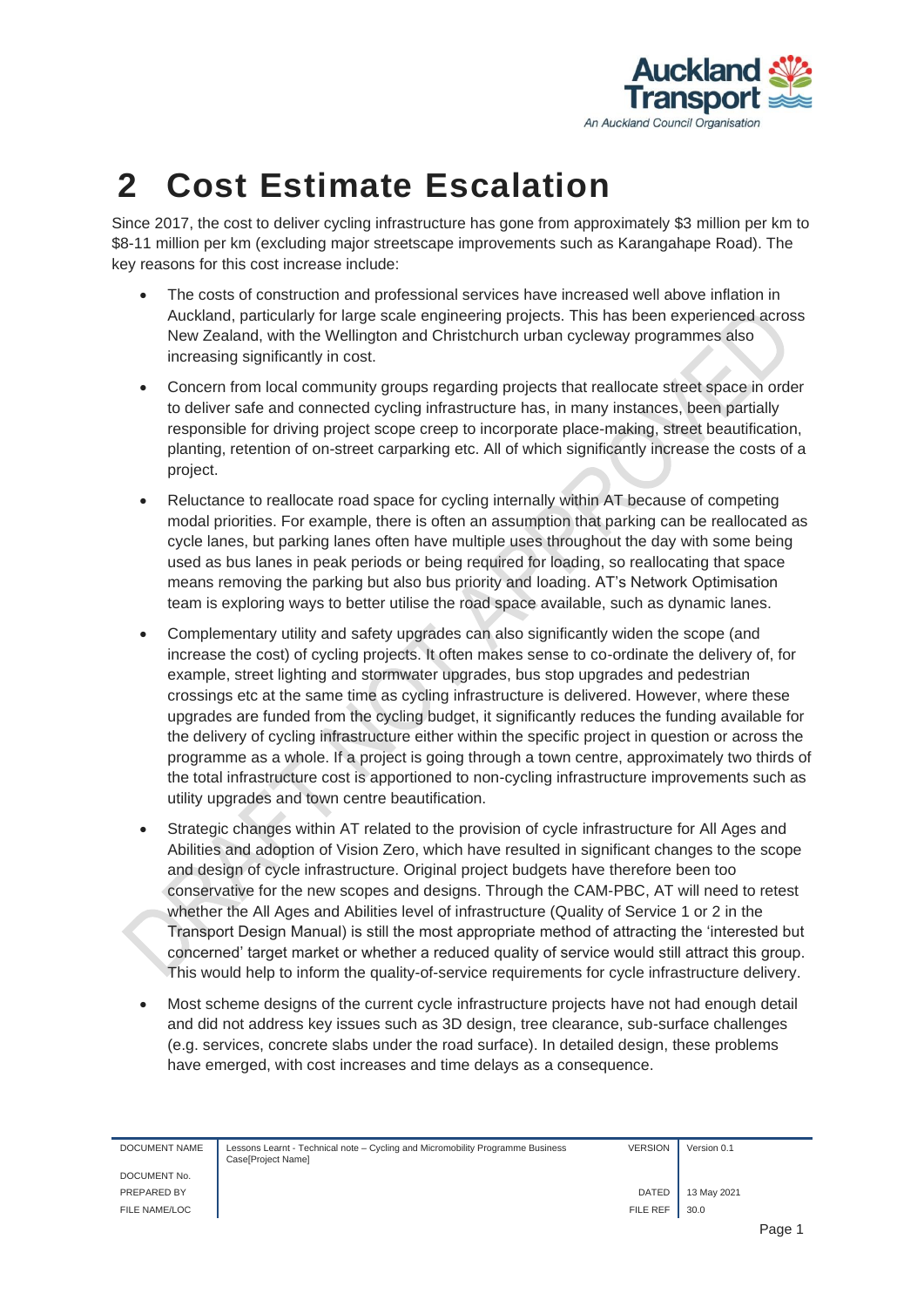

• Delays in cycle infrastructure delivery largely due to longer than expected consultation periods, negotiations with project partners, regulatory processes, as well as the COVID-19 Alert Level 4 Lockdown impacts.

Using information from the Henderson SSBC as an example, this cost escalation can be attributed as follows:

- 10-20% additional cost from general construction cost escalation (e.g. from supply shortages and other factors currently affecting industry).
- 10-20% cost increase from change to standards beyond cycling standards (e.g. vision zero, safe systems, urban forest), which means construction of more raised platforms etc.
- 50-70% from the need to move kerbs, which is in part attributable to the change in cycling standards requiring more width and in part attributable to the difficulty in reallocating road space.
- <5% other factors such as increased Management, Surveillance and Quality Assurance (MSQA) costs for cycling projects, which tend to need greater MSQA costs because of an existing lack of experience in delivering cycling infrastructure.

Of the cost to deliver the typical Henderson primary cycle route:

- Approximately 10-20% is attributed to an increase in other standards such as safe system measures e.g. raised platforms, which have benefits to other road users. It could be argued that these should be funded by the 'Promotion of road safety and demand management' activity class.
- Approximately 50-70% is attributed to kerb relocation, which requires new utilities, stormwater, trees and often pavement. This indicates that staging cycling projects to coincide with utilities works and/or pavement rehabilitation etc may enable a cost sharing arrangement and result in cost efficiencies. It also indicates that if locations where road space will be easier to reallocate are identified and prioritised, the cost and speed of delivery could be improved.

The cost breakdown demonstrates there is more opportunity for co-funding of cycling projects than has been explored in the 2017 PBC and that the reluctance to reallocate road space is causing cost increases as well as delays.

Although the cost of delivering cycling infrastructure has increased, it is worth noting that the value or benefits that can be claimed for cycling improvements have also increased because wider benefits can be claimed (such as benefits for pedestrians). Procedures in the Monetised Benefits and Cost Manual have also been updated to have higher monetary values for cycling. This means the benefit cost ratios are still healthy and fundable (typically low-medium BCRs). There is also an increased recognition of the value of non-monetised benefits through the non-monetised benefits manual, which did not exist in 2017. Furthermore, there is increased urgency put on addressing climate change through documents such as Te Tāruke-ā-Tāwhiri: Auckland's Climate Plan, Hīkina te Kohupara, the Ministry of Transport's discussion paper on transport emissions reduction and the latest Government Policy Statement on Land Transport (GPS).

DOCUMENT No.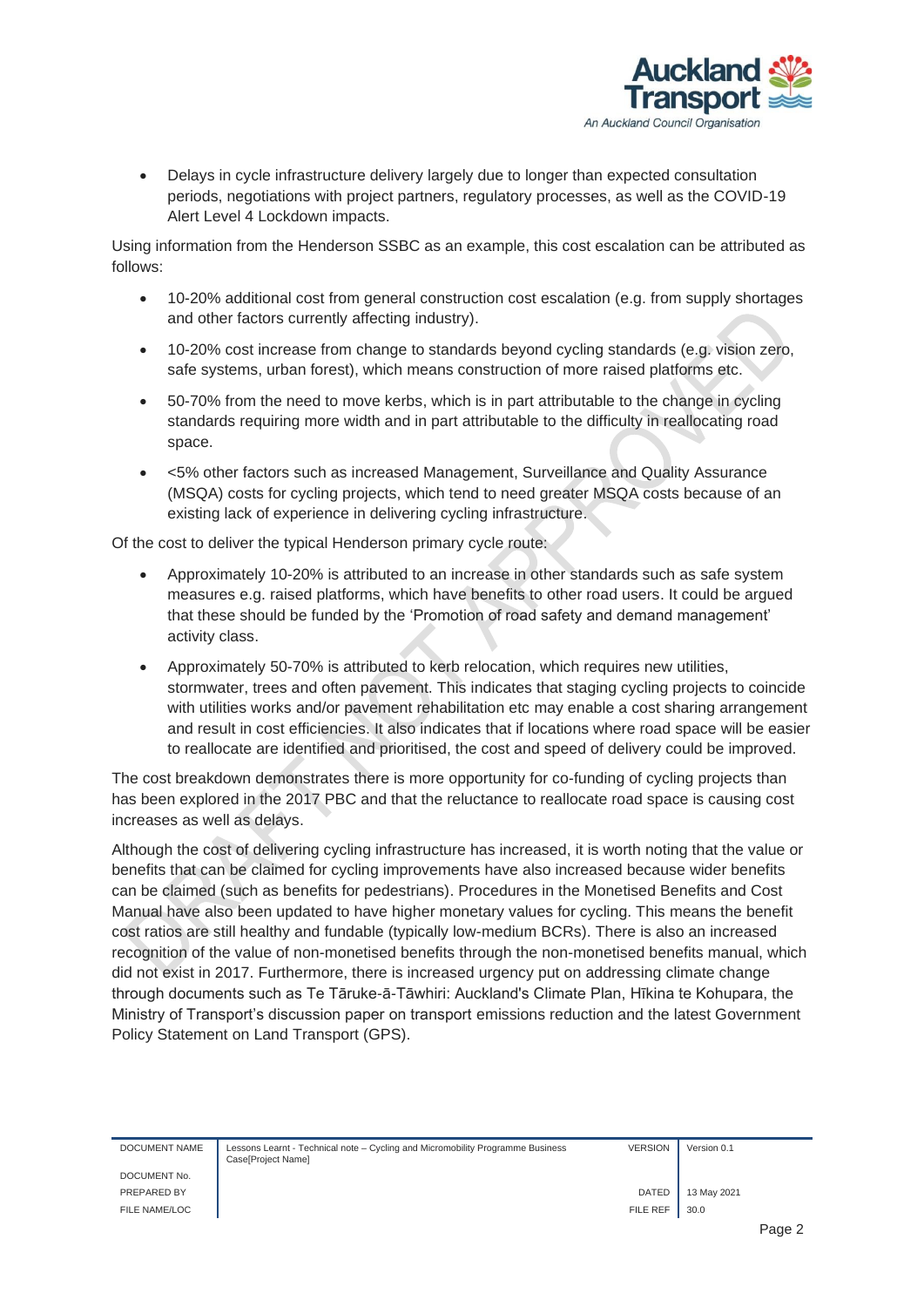

# <span id="page-5-0"></span>**3 Lessons from SSBCs**

Auckland's Urban Cycleways Programme was given a three-year time period to deliver, however the business case development phase was time-consuming. AT is under pressure to deliver faster, however programmes and projects must still follow the same business case development process.

The two Single-Stage Business Cases (SSBC) that have been developed from the 2017 PBC have proven to be more time-consuming and expensive than originally anticipated. For example, the contract for the Henderson SSBC commenced in May 2019 and is due to be completed in September 2021. With a total of 22 focus areas as part of the area-based approach recommended by the 2017 PBC, this demonstrates the slow and costly approach to the planning phase of cycle delivery.

The delays in the development of the SSBCs mean that there is an insufficient pipeline of cycling projects that can be delivered over the next few years, even if additional cycling funding was made available.

Delivery of SSBCs have been slower than anticipated in the 2017 PBC in part because of the following:

- There has not been a blueprint (i.e. draft network map) from which to develop and assess the SSBC networks, meaning the SSBCs have had to develop the network from scratch. With the development of Future Connect, AT now has a Strategic Cycle and Micromobility Network for 2031, providing an opportunity to deliver future business cases faster, by having a blueprint to guide cycle planning and investment.
- The networks within these SSBC areas are large. For example the Henderson SSBC area would fill a substantial part of Hamilton or Christchurch, so assessing these networks takes time especially without a blueprint (see bullet point above) or a clear framework to work from (see two bullet points below).
- There is a lack of clear guidance on how to assess options (i.e. how to take the PBC criteria and assess at an SSBC level), meaning each SSBC needed to develop their own methodology and criteria, and agree these with stakeholders before undertaking their assessments.
- There is a lack of clear guidance on how to prioritise interventions. Similar to the point above, this has meant that each SSBC has developed their own methodology, which has taken time to develop, agree and undertake.
- The network is not a grid network in places (i.e. few alternative routes) meaning there is high demand for all modes to use the arterials and collectors. As a result, the option to move modes to alternative routes is not viable, so road space must be reallocated with competing modes.
- Traffic Calming / Street design rated highly in the 2017 PBC alternatives but has not carried through strongly to SSBCs; this could be because of emphasis more on routes within the PBC assessment but also lack of framework to follow and a lack of assessment available of street design (e.g. lack of a BCR for school streets and low traffic neighbourhoods that would demonstrate the monetised value relative to routes). There is also very little discussion in the 2017 PBC on which areas may benefit most from implementation of routes vs neighbourhood treatments.

DOCUMENT No. FILE NAME/LOC FILE REF  $\parallel$  30.0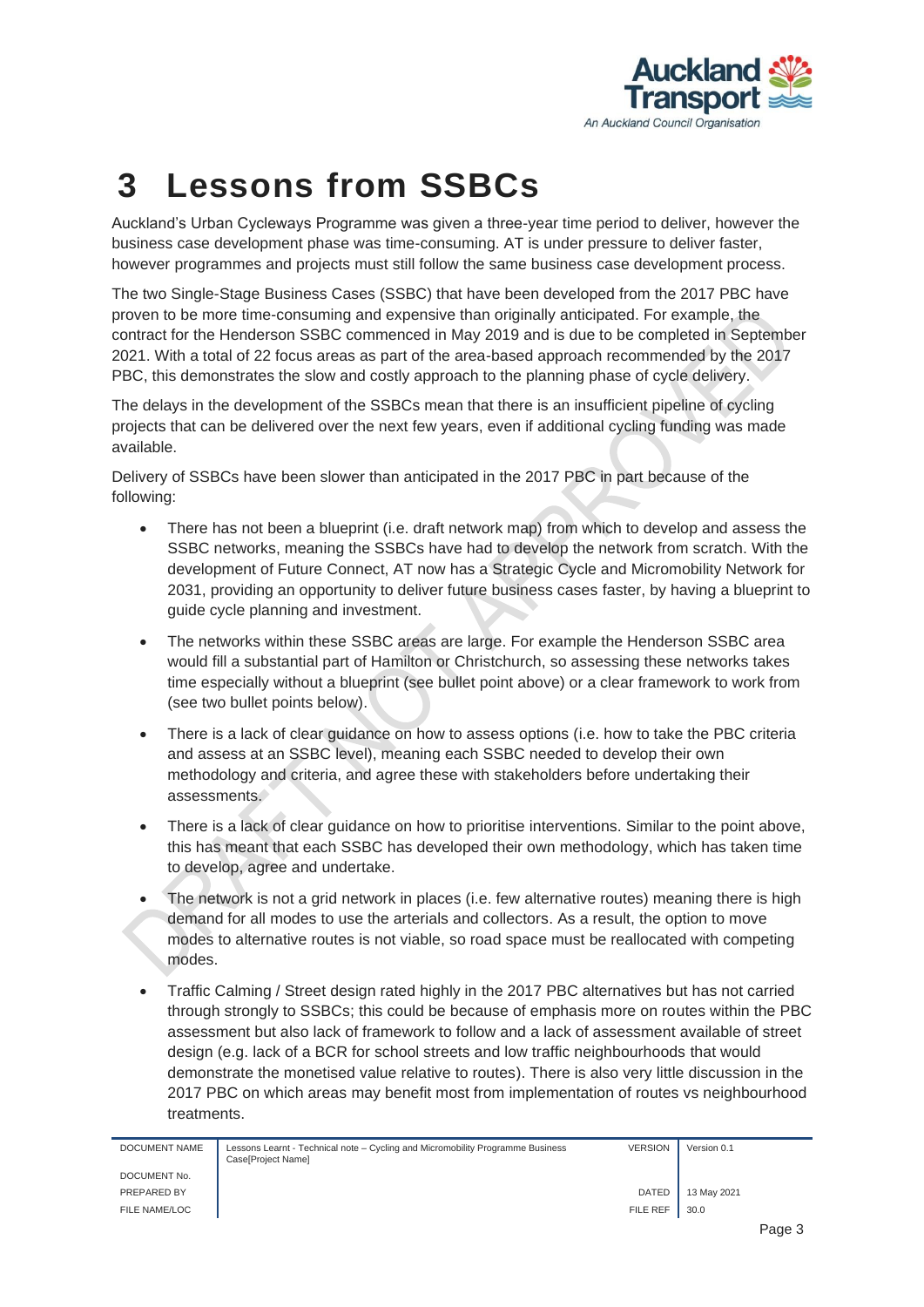

As well as slowing down the SSBC development, the lack of guidance means each SSBC has assessed and prioritised their networks differently, meaning they are difficult to compare at a PBC level (i.e. it is difficult to determine if a route or neighbourhood in one SSBC has more merit in being implemented than a route or neighbourhood in another SSBC area).

DOCUMENT NAME Lessons Learnt - Technical note – Cycling and Micromobility Programme Business Case[Project Name] VERSION Version 0.1 DOCUMENT No. PREPARED BY **DATED** 13 May 2021 FILE NAME/LOC **FILE REF** 30.0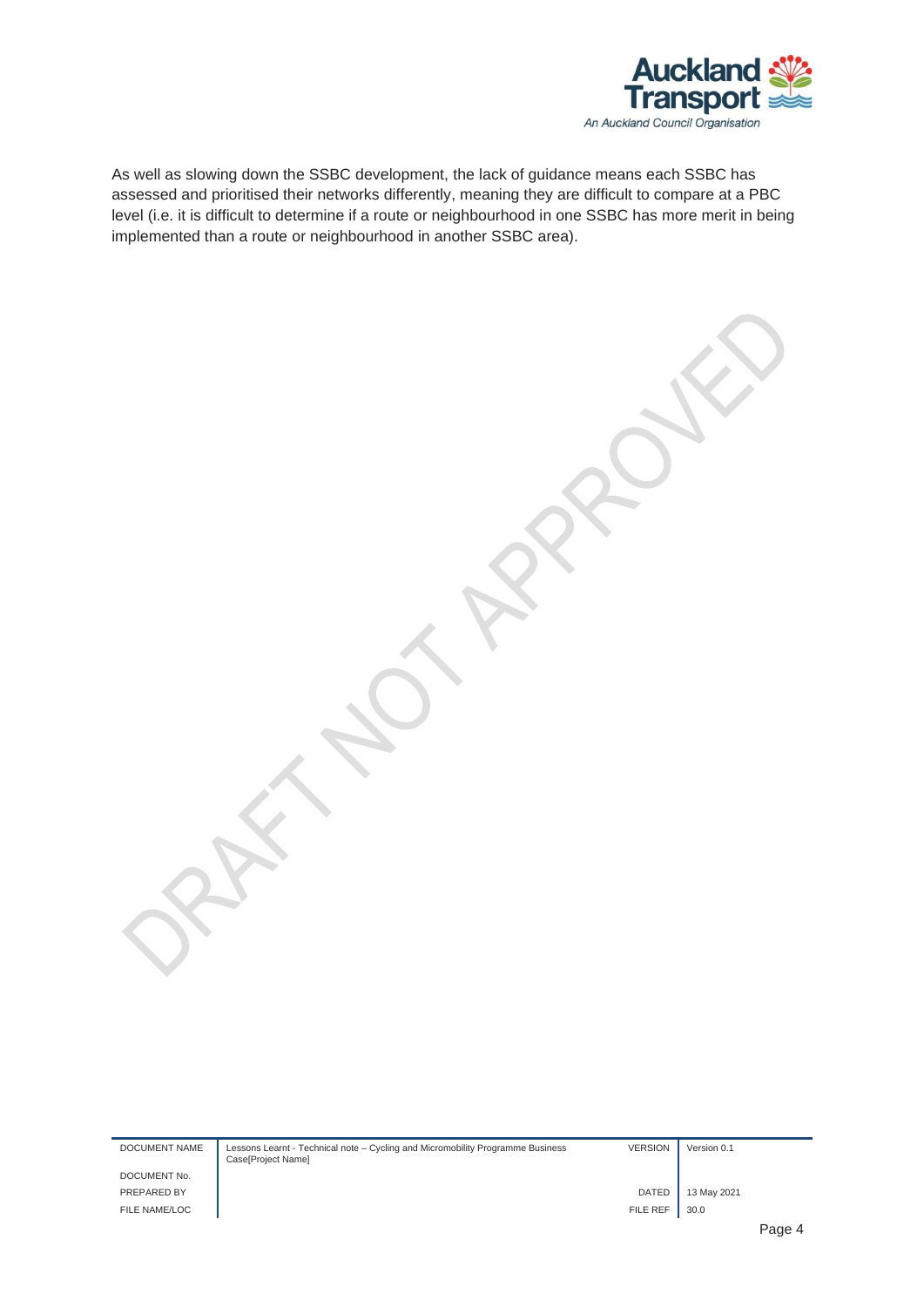

# <span id="page-7-0"></span>**4 Lessons from NZ**

Waka Kotahi are currently undergoing an investigation into the delivery of cycling infrastructure nationally, which is expected to be complete in mid-2022.

In the interim, the CAM-PBC Project Working Group have gathered anecdotal evidence from people delivering cycling projects nationally. Feedback has included:

- Many road controlling authorities, including Auckland Transport, are including micro-mobility in their cycling strategies. The omission of micro-mobility in the 2017 PBC is therefore dated and fails to recognise the compatibility of micro-mobility with cycling.
- E-bikes are becoming increasingly popular, which has the potential to improve uptake of cycling in areas that would have otherwise had low demand (e.g. hilly areas) and increased the distance some people choose to commute/travel (i.e. has affected catchments).
- Costs in other parts of New Zealand tend to be lower than in Auckland because of lower standards being sought (e.g. no raised platforms or separation) and lower traffic volumes (i.e. lower traffic management costs and works durations). Where traffic volumes and standards are similar, the costs tend to be similar.
- A review of the Wellington Urban Cycleways Programme was undertaken by Waka Kotahi in 2016<sup>2</sup> and found:
	- o Reluctance to reallocate road space is an issue with Wellington City Council not being able to dispel a "*perception that their programme is about cyclists "winning" over other road and footpath users*." *"International evidence suggests that cycleways are inherently difficult to successfully deliver because of sometimes polarised public attitudes and a sense that cyclists are being favoured over other road and footpath users."*
	- o "*The scale of proposed works is large if all works are undertaken in each proposed area*" and "*It would be very challenging to manage a programme at this scale and maintain public support given the probable scope and duration of disruption*."
	- $\circ$  It was perceived as having inadequate consultation and there was an erosion of community trust in Wellington City Council and NZTA.
	- Interdependencies with other routes and projects held up some parts of the cycleways programme.
	- o There were opportunities to improve governance and funding arrangement to improve delivery.
- Feedback on the Christchurch Major Cycle Routes work identified the following implementation challenges:

<sup>2</sup> Source: https://www.nzta.govt.nz/assets/resources/review-of-wellington-city-councils-urbancycleways-programme/Review-of-wellington-city-councils-urban-cycleways-programme.pdf

| DOCUMENT NAME | Lessons Learnt - Technical note – Cycling and Micromobility Programme Business<br>Case[Project Name] | <b>VERSION</b>  | Version 0.1 |
|---------------|------------------------------------------------------------------------------------------------------|-----------------|-------------|
| DOCUMENT No.  |                                                                                                      |                 |             |
| PREPARED BY   |                                                                                                      | <b>DATED</b>    | 13 May 2021 |
| FILE NAME/LOC |                                                                                                      | <b>FILE REF</b> | 30.0        |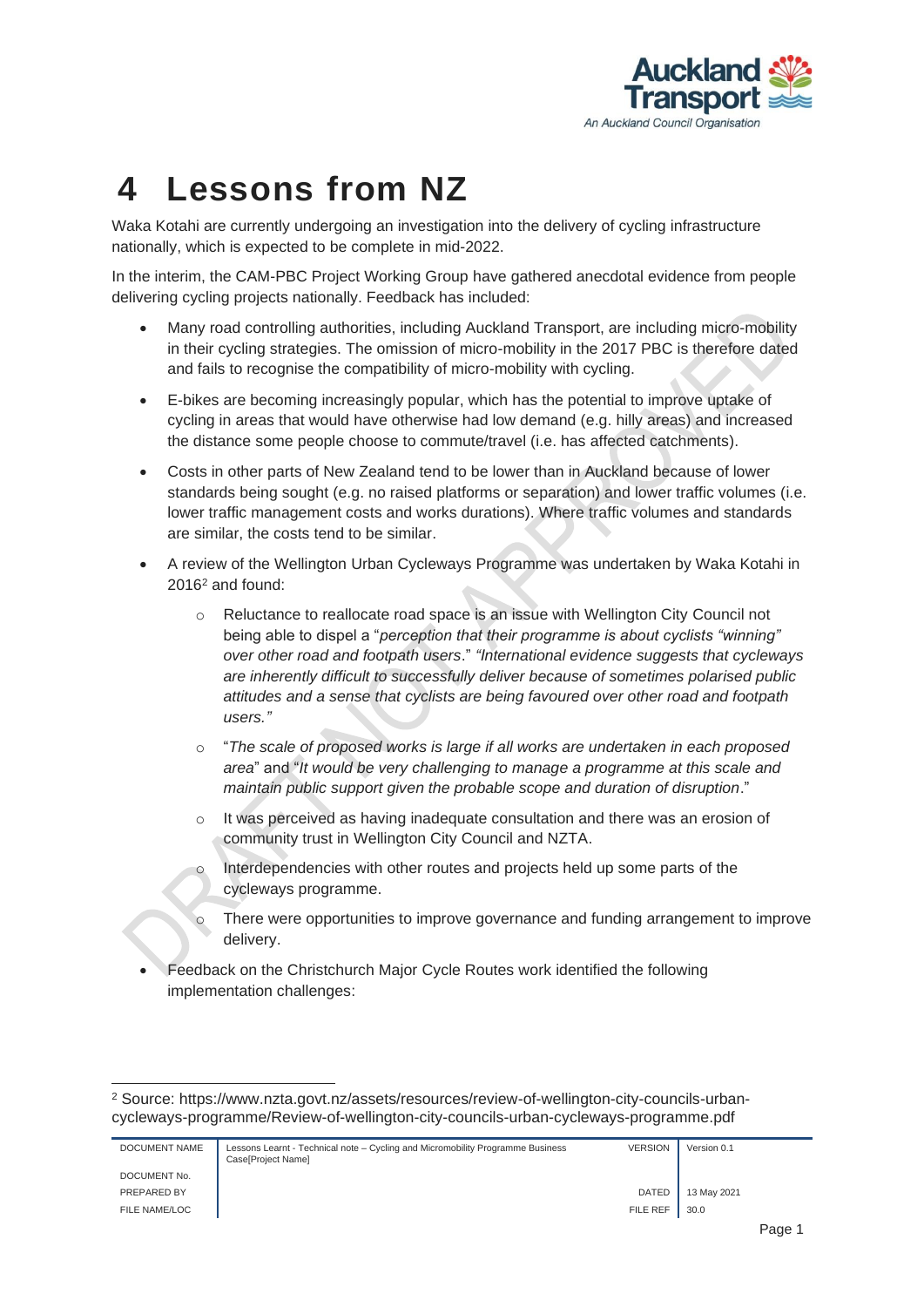

- $\circ$  Consenting Christchurch has a global consent for the Major Cycle Routes, which speeds things up but some routes such as those adjacent to waterways often need separate consenting.
- o Consultation In Christchurch the preferred option has sometimes had to be compromised as a result of consultation feedback. This had often led to additional issues that need solving through detailed design. An example in Christchurch of this is where changing a street to one-way was proposed, this was not favourable through consultation and was therefore changed to remain two-way, resulting in a kerb requiring moving on top of an existing power cable.
- $\circ$  Budgets In some cases in Christchurch, funding/budgets were delayed resulting in additional issues popping up as development continues when design was completed. An example of this is that a petrol station was constructed while a route was on hold, resulting in additional design, modelling work, consultation and survey for the site.
- $\circ$  Underground utilities Issues with moving kerbs seems to be a common problem with all projects seeking high standards for cycling like those in Auckland. When moving a kerb, this will have a flow on effect relating to underground services, stormwater will require changing, existing services may require relocation.
- o Contractor The contractor chosen can have a large effect on the MSQA costs on a project. The cheapest option during the tender phase may require additional MSQA work because of contractor inexperience with cycling projects, which doesn't necessarily make them the cheapest option overall.
- o Standards Similar to Auckland the Christchurch Major Cycle Routes have a high standard to suit 8-80 year olds which require protection via a kerb separator or similar. These standards often get compromised for one reason or another (more often due to space constraints).
- Environmental Christchurch have seen an increase in environmental requirements since the inception of the Major Cycle Routes. These include lizard surveys / relocation, ecology surveys and reports.
- Governance on other PBCs seems stronger, enabling quicker delivery. The safety PBC was used as one such example.

| DOCUMENT NAME | Lessons Learnt - Technical note – Cycling and Micromobility Programme Business<br>Case[Project Name] | <b>VERSION</b> | Version 0.1 |
|---------------|------------------------------------------------------------------------------------------------------|----------------|-------------|
| DOCUMENT No.  |                                                                                                      |                |             |
| PREPARED BY   |                                                                                                      | <b>DATED</b>   | 13 May 2021 |

FILE NAME/LOC FILE REF 30.0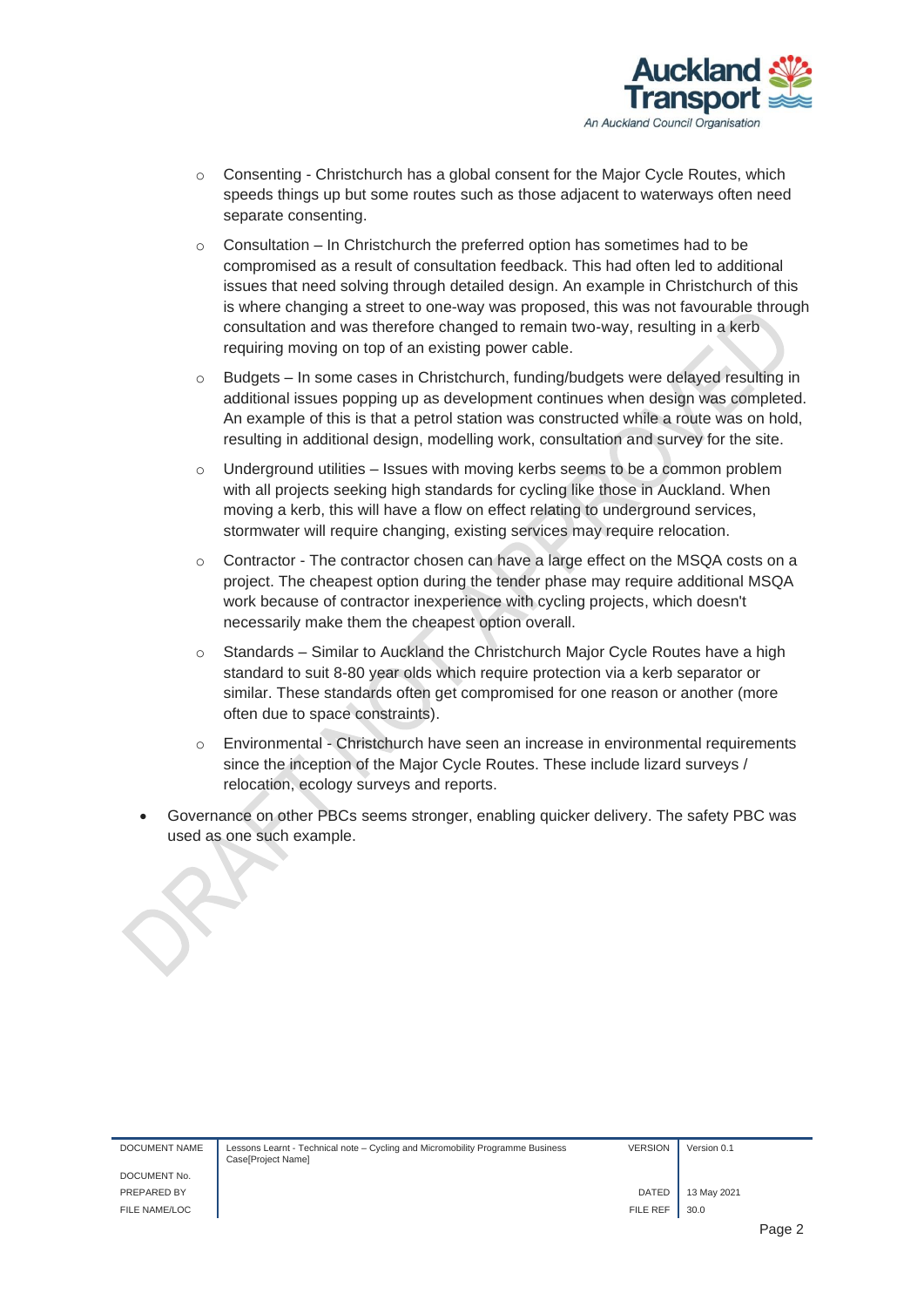

#### <span id="page-9-0"></span>**5 Lessons from Auckland Implementation**

Auckland Transport completed a Lessons Learned of the Urban Cycleway Programme (UCP) in July 2021, capturing the key lessons learned through the delivery of Tranche 1 of the UCP. The key findings in the report are summarised in Table 1.

#### *Table 5-1 Overview of key lessons learned*

|                                           | <b>Good practices to retain</b>                                                                                                                                                                                                                                                                                                                                                                                                                                                                                      | <b>Opportunities for improvement</b>                                                                                                                                                                                                                                                                                                                                                                                                                                                                                                                                       |
|-------------------------------------------|----------------------------------------------------------------------------------------------------------------------------------------------------------------------------------------------------------------------------------------------------------------------------------------------------------------------------------------------------------------------------------------------------------------------------------------------------------------------------------------------------------------------|----------------------------------------------------------------------------------------------------------------------------------------------------------------------------------------------------------------------------------------------------------------------------------------------------------------------------------------------------------------------------------------------------------------------------------------------------------------------------------------------------------------------------------------------------------------------------|
| Programme<br>definition and<br>planning   | When a programme or<br>project is going off track,<br>stop, regroup and restart.<br>Take the opportunity to<br>reassess the initiative and<br>consider what's not working;<br>why is it not working and how<br>can it be changed?<br>Formulate new delivery<br>$\bullet$<br>strategies and approaches<br>and restart.                                                                                                                                                                                                | Appoint a programme<br>$\bullet$<br>management team to guide the<br>initiation, organisation,<br>management and delivery of a<br>programme from the outset.<br>Develop an organisational<br>$\bullet$<br>program delivery framework to<br>guide the activities of<br>programme management<br>teams.                                                                                                                                                                                                                                                                        |
| Governance<br>and<br>oversight            | If programme governance is<br>$\bullet$<br>ineffective, review the<br>membership and<br>composition of the<br>governance groups.<br>Consider whether the right<br>people (i.e. with the relevant<br>decision-making authority,<br>interest in the project, time<br>and subject matter<br>knowledge and expertise)<br>are on the governance<br>bodies and whether the size<br>of the governance bodies<br>facilitates robust discussion<br>and decision making without<br>having to involve too many<br>stakeholders. | Develop and implement a<br>Project Governance Manual<br>and provide training to<br>programme and project control<br>group members to improve their<br>effectiveness on programme or<br>project governance groups.<br>As part of the development of<br>$\bullet$<br>the Project Governance<br>Manual, assess current project<br>approval structures in the<br>context of wider organisational<br>approval processes and<br>consider how these can be<br>streamlined and simplified to<br>facilitate faster approvals and<br>decision making for<br>programmes and projects. |
| Programme<br>and<br>project<br>management | Appoint a dedicated<br>$\bullet$<br>programme manager (with<br>strong communication,<br>leadership and decision-<br>making skills) to oversee the<br>planning, delivery and<br>closeout of the project.                                                                                                                                                                                                                                                                                                              | Continue to rollout the updated<br>$\bullet$<br><b>Enterprise Project Management</b><br>Framework and training to all<br>relevant parts of the business to<br>improve project management<br>maturity. Link the EPMF to an<br>overarching programme<br>delivery framework (when it has<br>been developed) to show how<br>programmes and projects<br>interface.                                                                                                                                                                                                              |

DOCUMENT NAME Lessons Learnt - Technical note – Cycling and Micromobility Programme Business Case[Project Name]

VERSION Version 0.1

DOCUMENT No. FILE NAME/LOC **FILE REF** 30.0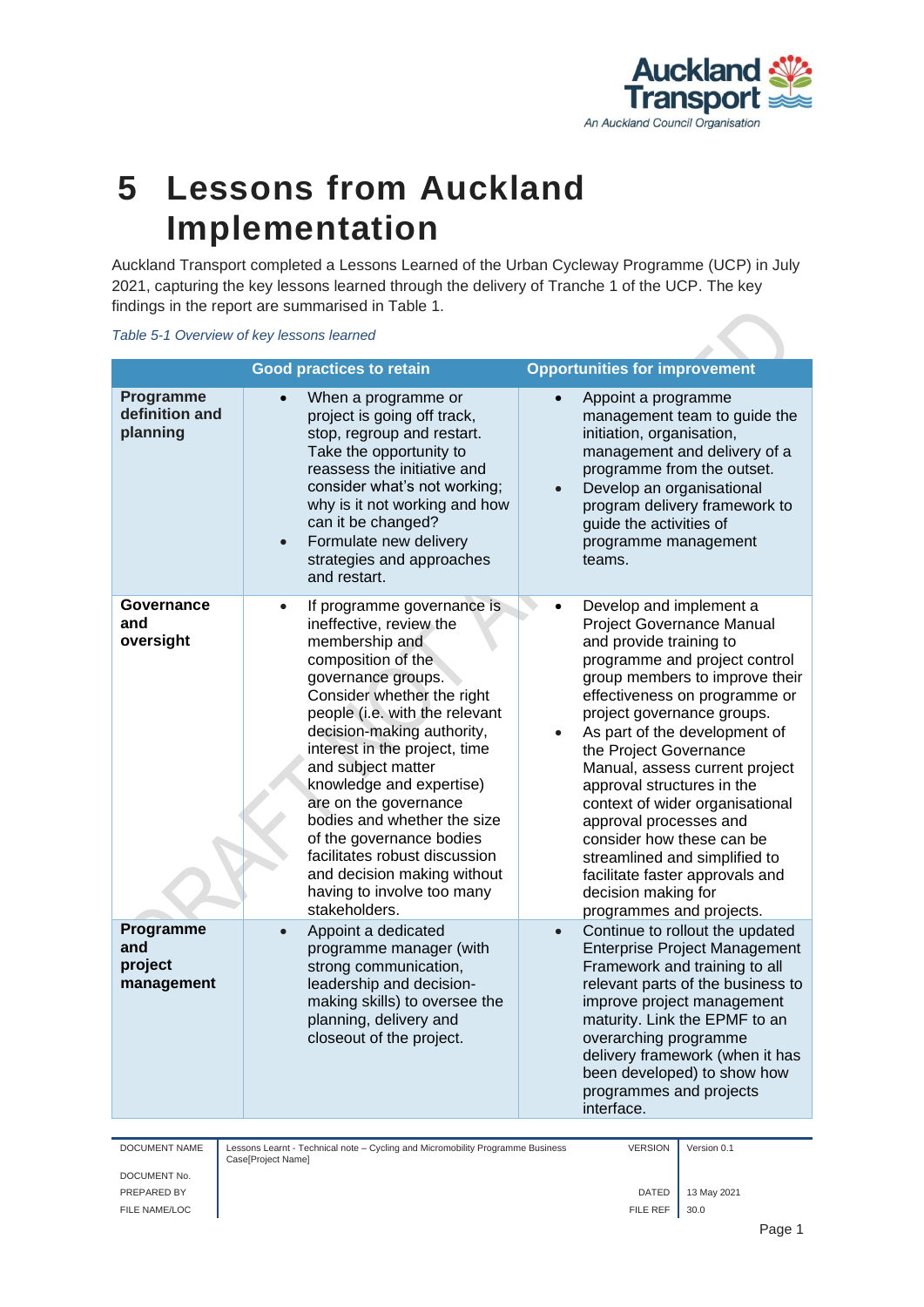

| <b>Stakeholder</b><br>engagement<br>and<br>communication | For large complex<br>programmes consider<br>establishing a Community<br>Liaison group that will<br>provide local communities<br>and stakeholders with a<br>channel to obtain information<br>on what is happening on the<br>programme, provide input to<br>various proposals and<br>designs and monitor and<br>give feedback on the effects<br>and impact of construction<br>on their community. | Consider formalising working<br>$\bullet$<br>practices with other delivery<br>agencies including identification<br>of key personnel (including<br>backups and escalation roles)<br>to promote smooth working<br>practices and efficiency<br>between the two agencies.                                                                                                                                                                 |
|----------------------------------------------------------|-------------------------------------------------------------------------------------------------------------------------------------------------------------------------------------------------------------------------------------------------------------------------------------------------------------------------------------------------------------------------------------------------|---------------------------------------------------------------------------------------------------------------------------------------------------------------------------------------------------------------------------------------------------------------------------------------------------------------------------------------------------------------------------------------------------------------------------------------|
| <b>Programme</b><br>resourcing                           | Continue to foster<br>$\bullet$<br>collaboration and sharing<br>across project teams to build<br>on the strong team culture<br>already in place on the<br>programme.                                                                                                                                                                                                                            | Formalise working practices<br>between functional project<br>delivery managers and<br>programme leads. Clarify<br>reporting lines and ensure that<br>project managers are aware<br>that day to day oversight and<br>direction for the programme will<br>come from the programme<br>management team not their<br>functional managers. The use<br>of matrix structures may help to<br>embed this across programme<br>and project teams. |

DOCUMENT No.

DOCUMENT NAME Lessons Learnt - Technical note – Cycling and Micromobility Programme Business Case[Project Name]

VERSION Version 0.1

PREPARED BY **DATED** 13 May 2021 FILE NAME/LOC **FILE REF** 30.0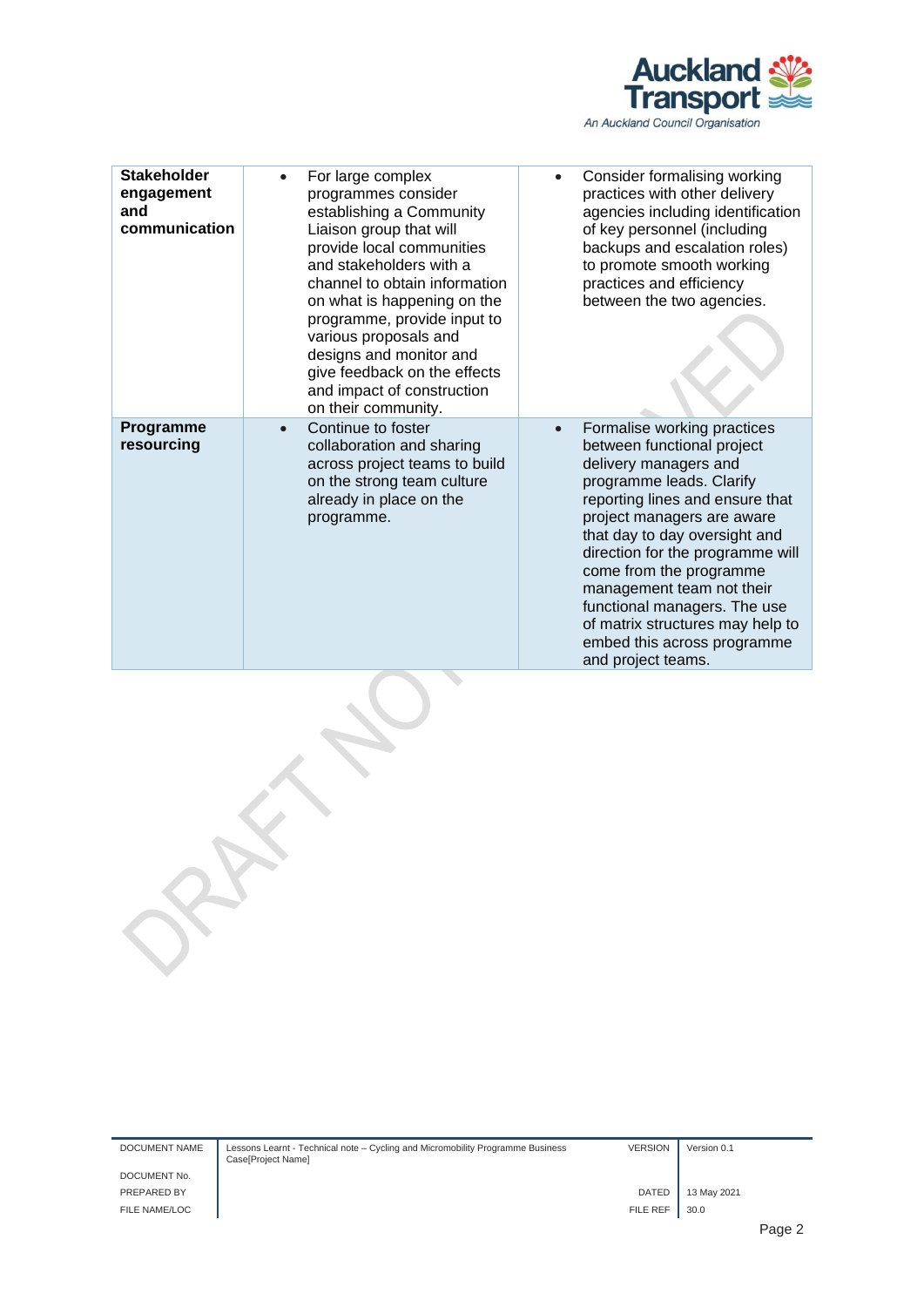

#### <span id="page-11-0"></span>**6 Other lessons from 2017 PBC Review**

There has been a lack of agility with the 2017 PBC to respond to changes, such as COVID lockdowns or the NZUP programme, which prioritised the Northern Pathway. Auckland Transport have been criticised by some external parties for not making the most of the opportunity that COVID lockdowns provided for rapid implementation of trial cycle facilities.

The targets within the 2017 PBC and funding available, are inadequate to support current climate goals, such as those within Te Tāruke-ā-Tāwhiri: Auckland's Climate Plan, which requires cycling mode share by distance to increase from 0.9% to 7% by 2030.

External levers, such as congestion charging and land use planning, could have a significant impact on cycling mode share but were not discussed or recommended within the 2017 PBC.

There is potential to improve the messaging within the CAM-PBC to recognise the wider benefits of cycling and reduce the tendency for people to view cycling infrastructure as taking away space from other modes (e.g. safety, liveability, pedestrian and emissions benefits need more emphasis especially for neighbourhood work that have limited specific cycling infrastructure such as low traffic neighbourhoods).

There has been a significant drop in cycle volumes on the traditional commuter routes into the city since the COVID pandemic began. This can only partially be attributed to lockdowns. It is also likely to be because of the higher number of people working from home. This working from home trend may increase the volume of people making local village trips (that aren't currently being counted) compared to commuter trips into the city.

| DOCUMENT NAME | Lessons Learnt - Technical note – Cycling and Micromobility Programme Business<br>Case[Project Name] | <b>VERSION</b> | Version 0.1 |             |
|---------------|------------------------------------------------------------------------------------------------------|----------------|-------------|-------------|
| DOCUMENT No.  |                                                                                                      |                |             |             |
| PREPARED BY   |                                                                                                      | <b>DATED</b>   | 13 May 2021 |             |
| FILE NAME/LOC |                                                                                                      | FILE REF       | 30.0        |             |
|               |                                                                                                      |                |             | <b>Dono</b> |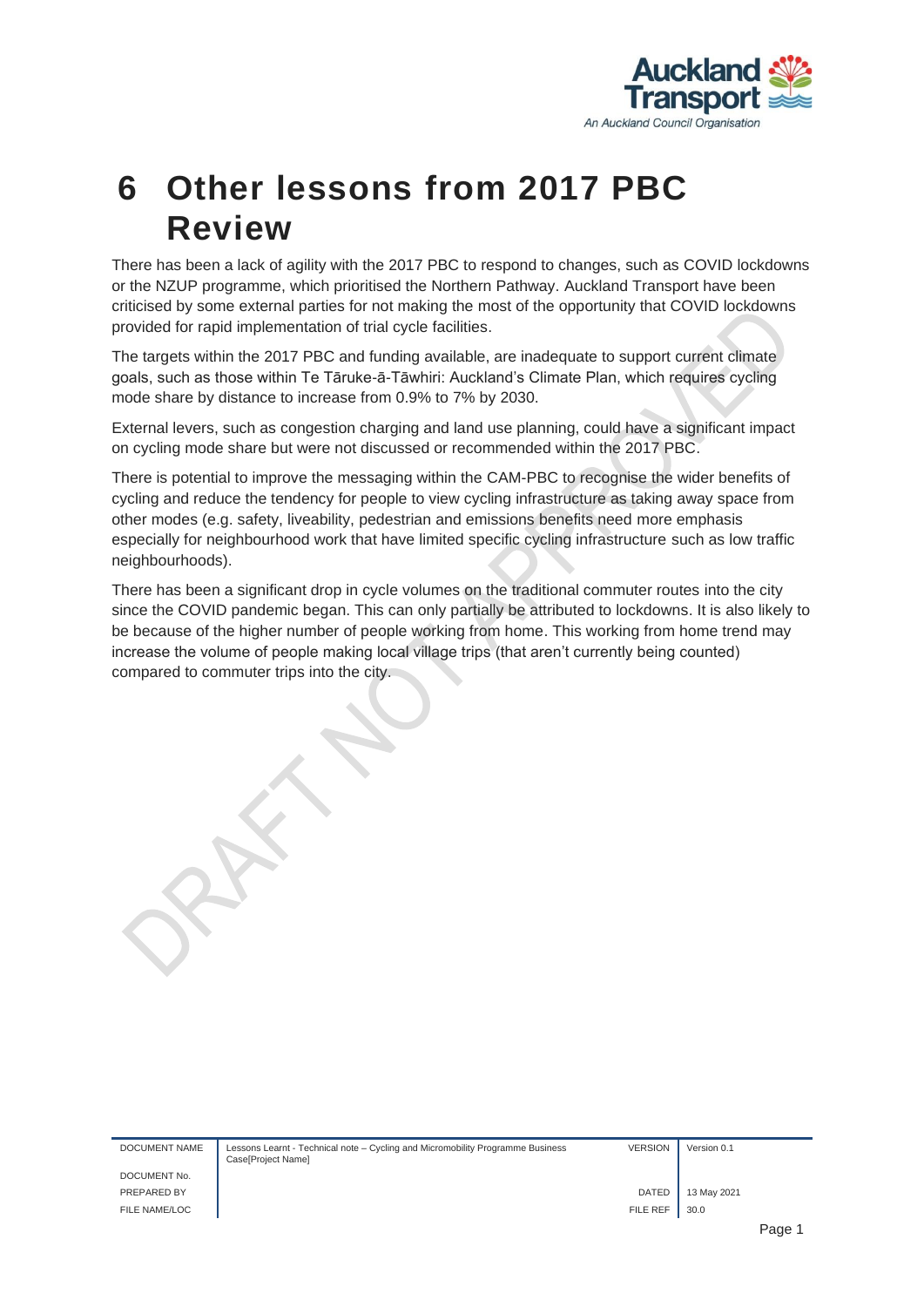

#### <span id="page-12-0"></span>**7 Conclusions**

- The SSBCs would benefit from additional guidance at the PBC level to ensure the SSBC process can be sped up and ensure consistency in approach.
- For the standards being achieved, Auckland is not unique in its challenges with delivering cycle facilities. Both Wellington and Christchurch have encountered similar issues with delivery, and costs are similar for those projects seeking similar standards.
- Approximately 20% of the cost escalation since 2017 is attributable to increased safety standards to meet Vision Zero, meaning co-funding options could be explored.
- Approximately 50-70% of the cost escalation since 2017 is attributable to kerb relocation:
	- o Part of this is attributable to the internal and external reluctance to reallocate road space, meaning addressing this reluctance could reduce the extent of kerb relocation and therefore cost.
	- o Part of this is attributable to the high standards being sought for cycling. Kerbs may need to be relocated to achieve the cycle separation, but in this scenario, much of the cost of the relocation is stormwater, utilities, trees and pavement works to be undertaken, so cost sharing is possible if staged to coincide with other works.
- Undertaking pre-implementation tasks (e.g. consents) at a programme level rather than at a project level may aid in speeding up construction.
- There is a lack of agility with the 2017 PBC, which means it has not been able to respond to changes in the programme context that have resulted in a critical need for cycle investment at a particular location.

| DOCUMENT NAME | Lessons Learnt - Technical note – Cycling and Micromobility Programme Business<br>Case[Project Name] | <b>VERSION</b> | Version 0.1 |        |
|---------------|------------------------------------------------------------------------------------------------------|----------------|-------------|--------|
| DOCUMENT No.  |                                                                                                      |                |             |        |
| PREPARED BY   |                                                                                                      | <b>DATED</b>   | 13 May 2021 |        |
| FILE NAME/LOC |                                                                                                      | FILE REF       | 30.0        |        |
|               |                                                                                                      |                |             | Pane 1 |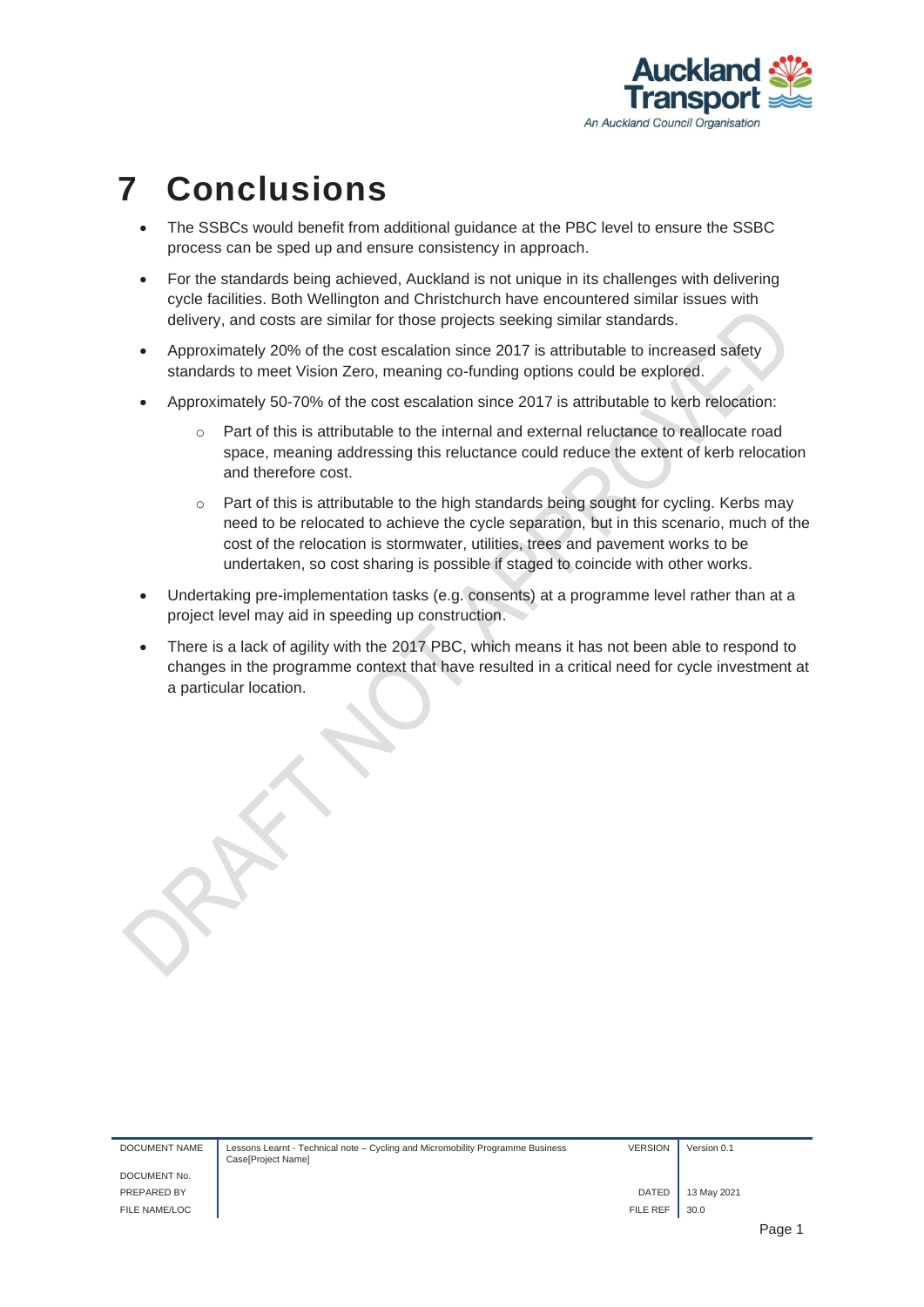

#### <span id="page-13-0"></span>**8 Recommendations**

To address the challenges that have slowed delivery of cycling infrastructure in Auckland and increased costs, the CAM-PBC propose to consider the following:

- Including discussion of micro-mobility and e-bikes in the CAM-PBC to align with Future Connect and to ensure the part they play in active mode uptake is not overlooked;
- Using the Cycle and Micromobility Strategic Network in Future Connect as a blueprint together with a CAM-PBC framework document for how it should be used to inform SSBCs;
- Providing a framework for assessment and prioritisation for SSBCs to follow to speed up the SSBC process;
- Providing a framework for reallocating road space or working within kerbs. The framework could identify where road space can be reallocated and where it is more challenging and therefore may be more difficult to deliver cycling infrastructure;
- Utilising more cost-effective approaches to cycle facility delivery by utilising different methods of design and construction such as low-cost tactical urbanism principles and interventions;
- Additional provision for non-infrastructure interventions (e.g. policy changes, behaviour change campaigns) including discussion of external policies and interventions that could have a significant impact on cycling mode share within Auckland (e.g. congestion charging);
- Allowing for flexibility in the CAM-PBC recommended programme through a 'discretionary funding bucket' to respond to changes in the programme context that result in a critical need for cycle investment at a particular location (e.g. COVID and NZUP);
- Governance like the Safety PBC;
- Assessment and framework of street design (e.g. school streets and low traffic neighbourhoods) such that SSBCs are not overly route focussed (subject to option assessment);
- Seeking funding from a wider range of activity classes, including 'Promotion of road safety and demand management' or co-funding from existing programmes and projects where there is compatibility;
- Undertaking some pre-implementation and construction stage tasks (e.g. consents) at programme level (i.e. have separate funding for work that is common across projects);
- Investigate opportunity to undertake consultation at the programme level / network level, as opposed to at individual project / route level (to dispel negative perception);
	- o Work with elected members and community groups to build social license to enable road space reallocation for active modes;
	- o Changing the messaging for the CAM-PBC to help dispel the negative perception of cycling infrastructure taking road space from other modes (i.e. consider emphasising safety and liveability, especially for interventions such as low traffic neighbourhoods);